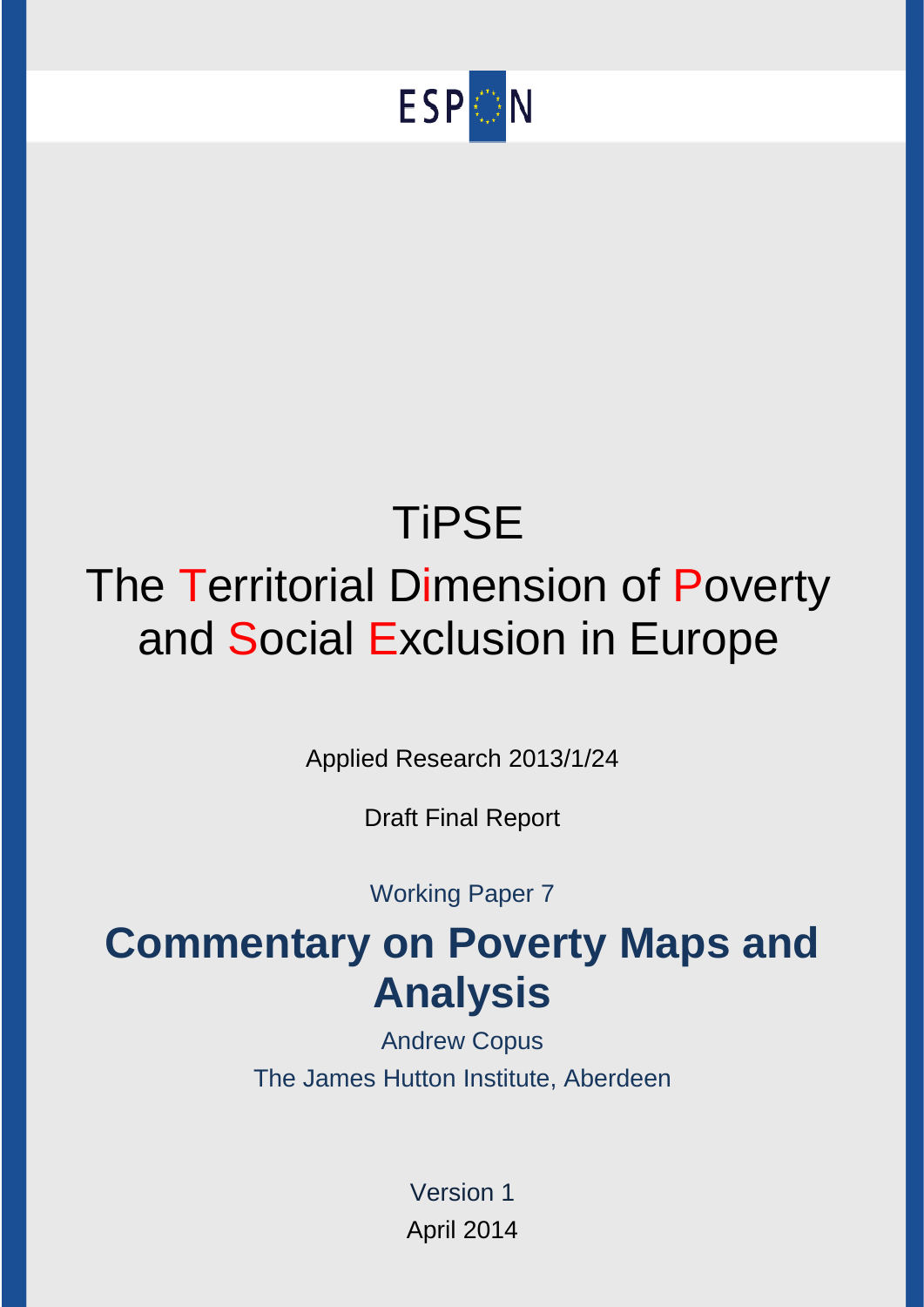This report presents an account of the implementation of Poverty Mapping, within Task 2.5 of the TiPSE project. This Applied Research Project is conducted within the framework of the ESPON 2013 Programme, partly financed by the European Regional Development Fund.

The partnership behind the ESPON Programme consists of the EU Commission and the Member States of the EU27, plus Iceland, Liechtenstein, Norway and Switzerland. Each partner is represented in the ESPON Monitoring Committee.

This report does not necessarily reflect the opinion of the members of the Monitoring Committee.

Information on the ESPON Programme and projects can be found o[n www.espon.eu](http://www.espon.eu/)

The web site provides the possibility to download and examine the most recent documents produced by finalised and ongoing ESPON projects.

This basic report exists only in an electronic version.

ISBN number -

© ESPON & James Hutton Institute, 2014.

Printing, reproduction or quotation is authorised provided the source is acknowledged and a copy is forwarded to the ESPON Coordination Unit in Luxembourg.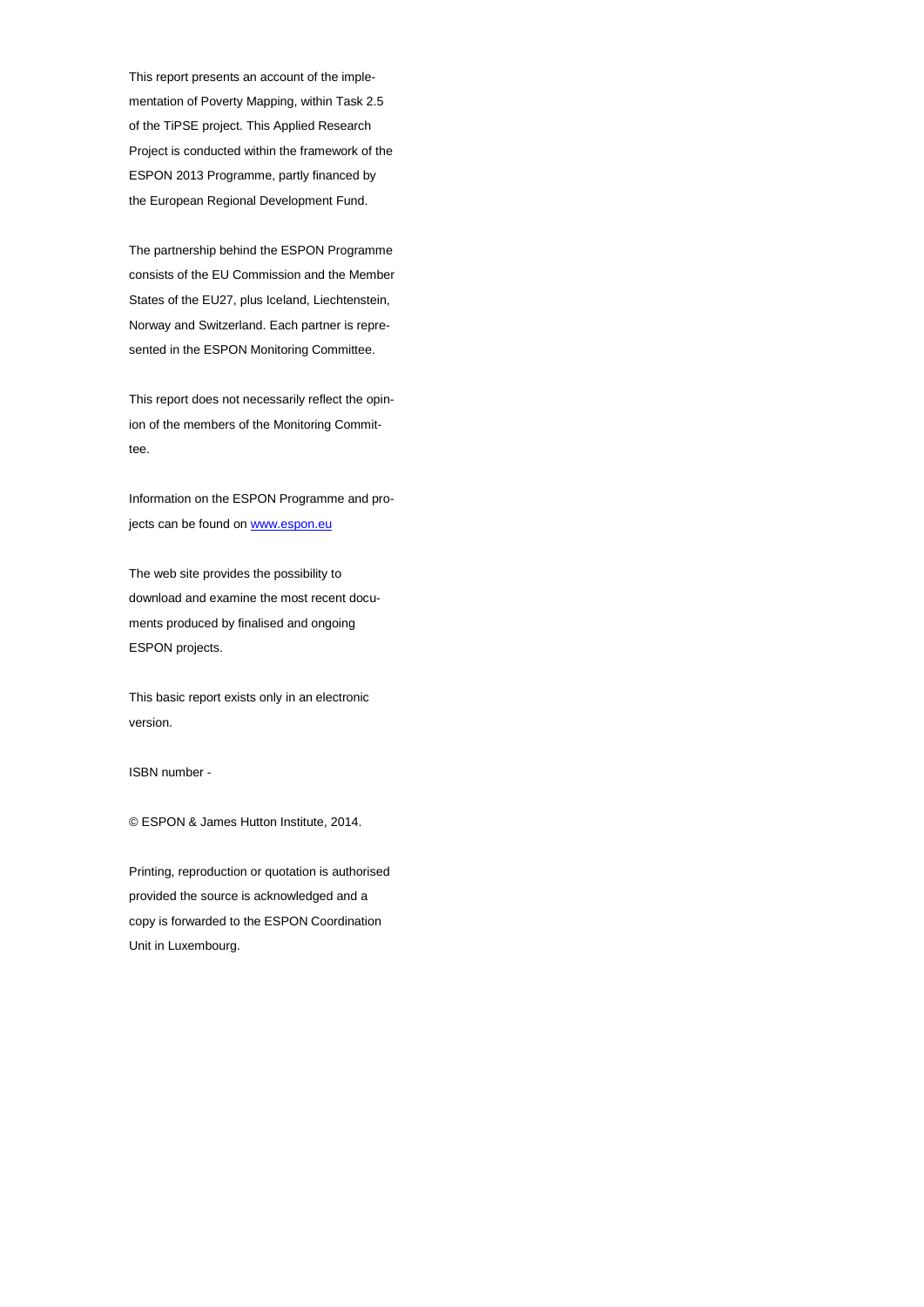## LIST OF ABBREVIATIONS

- EC European Commission
- ECB European Central Bank
- IMF International Monetary Fund
- MS Member State
- NMS New Member States
- NSI National Statistical Institute
- OMC Open Method of Coordination
- TPG Transnational Project Group
- WB World Bank

## Standard Abbreviations for Country Names:

| AL        | Albania               |           |                    |
|-----------|-----------------------|-----------|--------------------|
| AT        | Austria               | KO        | Kosovo             |
| BE        | <b>Belgium</b>        | LI        | Liechtenstein      |
| <b>BG</b> | <b>Bulgaria</b>       | LТ        | Lithuania          |
| <b>CH</b> | Switzerland           | LU        | Luxemburg          |
| <b>CR</b> | Croatia               | LV        | Latvia             |
| <b>CY</b> | Cyprus                | <b>MO</b> | Montenegro         |
| <b>CZ</b> | <b>Czech Republic</b> | МT        | Malta              |
| DE        | Germany               | <b>NO</b> | Norway             |
| <b>DK</b> | Denmark               | <b>NL</b> | <b>Netherlands</b> |
| EE        | Estonia               | PL        | Poland             |
| ES        | Spain                 | PT        | Portugal           |
| FI        | Finland               | <b>RO</b> | Romania            |
| <b>FR</b> | France                | <b>SB</b> | Serbia             |
| FY        | <b>FYROM</b>          | <b>SE</b> | Sweden             |
| EL        | Greece                | SI        | Slovenia           |
| HU        | Hungary               | <b>SK</b> | Slovakia           |
| IE        | Ireland               | <b>TR</b> | Turkey             |
| IS        | Iceland               | UK        | United Kingdom     |
|           |                       |           |                    |

IT Italy

The TiPSE research team comprises 7 partners from 5 EU Member States:

|               | No. Partner                                                    | MS        | <b>Principal Researchers</b> |
|---------------|----------------------------------------------------------------|-----------|------------------------------|
| LР            | Nordregio - Nordic Centre for Spatial Development              | <b>SE</b> | Petri Kahila                 |
| $\mathcal{P}$ | UHI Millennium Institute                                       | lUK.      | Philomena de Lima            |
| 3             | Newcastle University                                           | IUK.      | Mark Shucksmith              |
| 4             | Institute of Economics Hungarian Academy of Sciences           | HU.       | Katalin Kovács               |
| 5             | ILS - Research Institute for Regional and Urban Development DE |           | Sabine Weck                  |
| 6             | <b>EKKE - National Centre for Social Research</b>              | EL.       | Thomas Maloutas              |
|               | UHI - The James Hutton Institute                               | UK.       | Andrew Copus                 |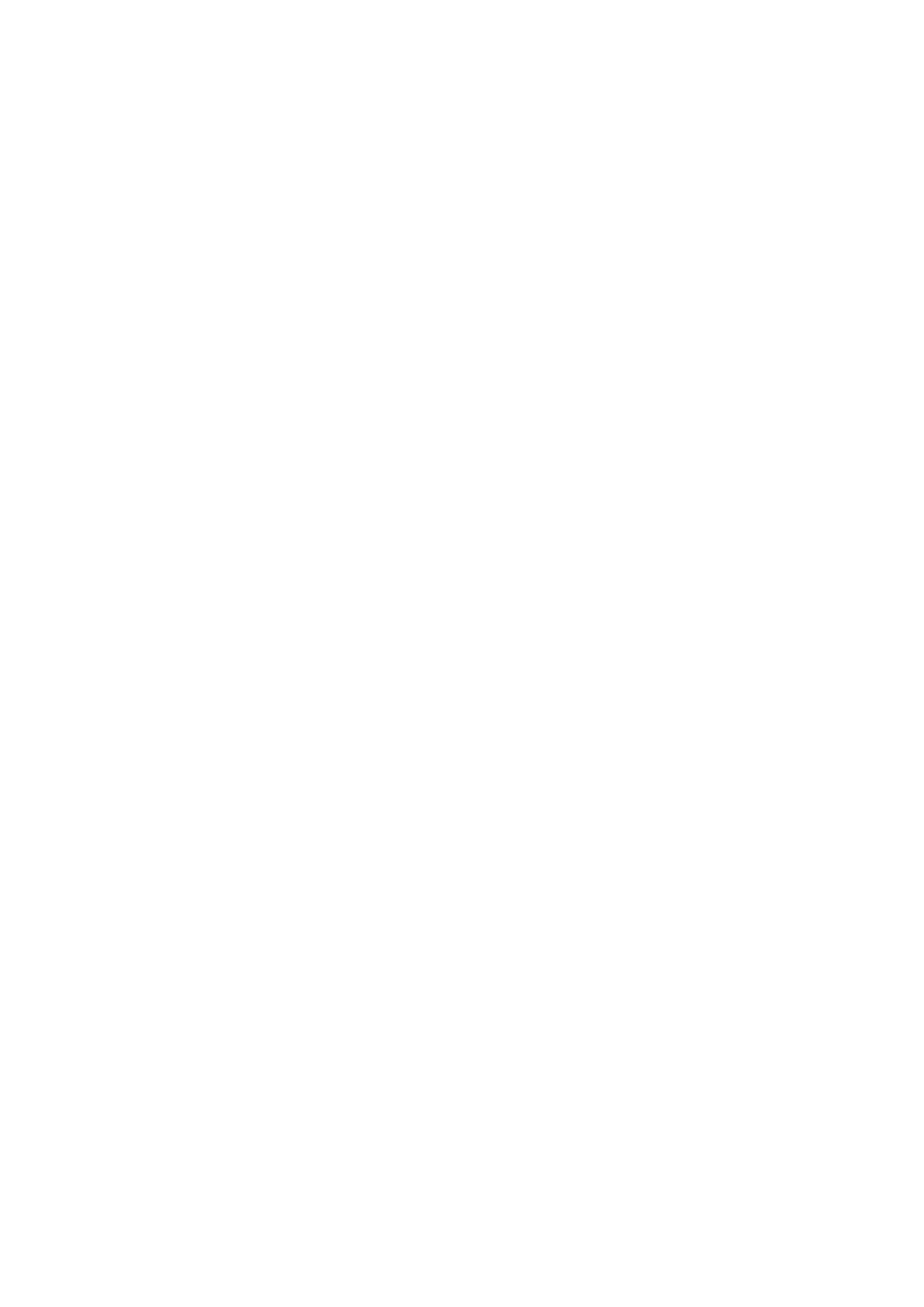## **CONTENTS**

| $1 \quad$      |                                                            |  |
|----------------|------------------------------------------------------------|--|
| $\overline{2}$ |                                                            |  |
| 3              |                                                            |  |
| $\overline{4}$ |                                                            |  |
| 5              |                                                            |  |
| 6              | Statistical Relationships between the ARoP rates and other |  |
|                |                                                            |  |
| $\overline{7}$ |                                                            |  |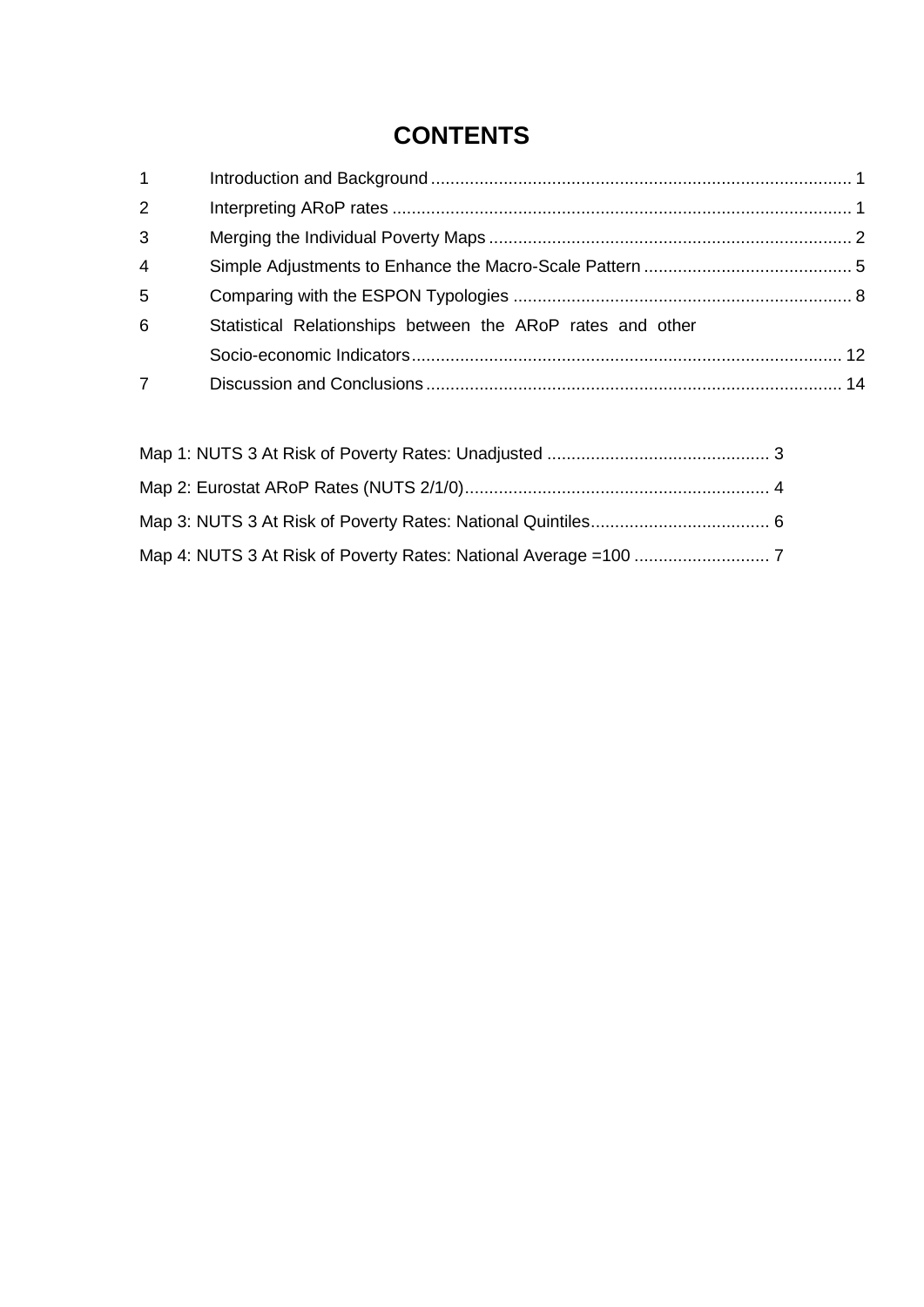## **TABLES**

[Table 1: Pearson Correlation Coefficients between ARoP rates \(unadjusted and](#page-18-0)  [indexed\) and selected socio-economic indicators.](#page-18-0) 13

## **FIGURES**

| Figure 1: The ARoP Rate                                                             | $\overline{2}$ |
|-------------------------------------------------------------------------------------|----------------|
| Figure 2: At Risk of Poverty by Urban-Rural Type, Selected Countries                | 8              |
| Figure 3: At Risk of Poverty Rate by Metropolitan Region Type, Selected Countries 9 |                |
| Figure 4: At Risk of Poverty Rate, Border and Internal Regions                      | 10             |
| Figure 5: At Risk of Poverty Rate, Island and Mainland Regions                      | 10             |
| Figure 6: At Risk of Poverty Rate, Mountain and Lowland Regions                     | 11             |
| Figure 7: At Risk of Poverty Rate, Coastal and Inland Regions                       | 11             |
| Figure 8: At Risk of Poverty Rate, Industrial and Non-Industrial Regions            | 11             |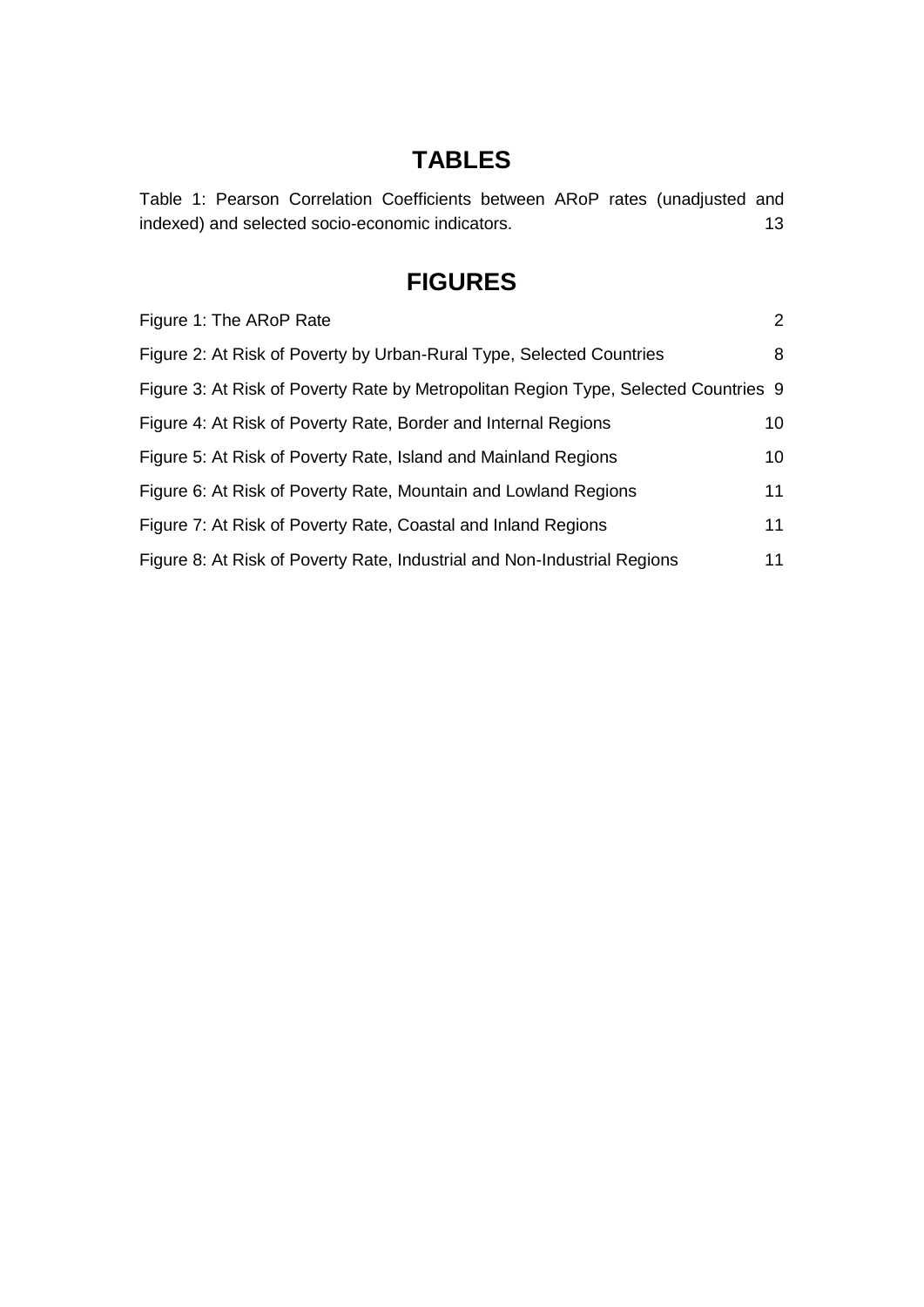#### <span id="page-6-0"></span>**1 Introduction and Background**

This Working Paper continues the description of research relating to spatial patterns of at-risk-of-poverty (ARoP) rates which was begun in Working Paper 5. The latter described how NUTS 3 ARoP rate data was collected or estimated for 23 European countries. The remaining countries within the ESPON space are the responsibility of a parallel project conducted by the World Bank. All the individual maps, country by country, are reproduced in Working Paper 5, together with full details of the several kinds of data source and estimation methods.

In this working paper we begin by presenting all the ARoP rates on a single map. We then consider two simple ways in which the data may be made more comparable between countries, bearing in mind the fact that the most obvious solution - reestimation using a common (European) poverty line – seems to be precluded by the nature of the data provided for most countries.

This is followed by a simple graphical analysis of the relationship between ARoP rates and the different kinds of region specified by the ESPON typologies. This provides the first insights into the complexity of the distribution of poverty across the ESPON space. Further information is provided by carrying out correlation analysis to explore relationships with some key socio-economic indicators. This final stage of our research will continue to be developed, and final results will be presented in the Final Report (August 2014).

Before embarking on this empirical analysis, however it will be helpful to reflect upon certain peculiarities of the ARoP rate, which must be kept in mind when attempting to interpret spatial patterns.

#### <span id="page-6-1"></span>**2 Interpreting ARoP rates**

This ARoP rate is defined as the percentage of people or households who have a net income of less than 60% of the national median *equivalised* disposable income (after social transfers). "Equivalised" disposable income is adjusted to take account of the size of the household, using standard factors first developed by the OECD.

The ARoP indicator has some rather unusual characteristics, which makes it rather tricky to interpret. It is both an indicator of the regional *level* of income, and its *distribution*. The relative strength of these two sources of variation depends upon the choice of "benchmark" to define the "60%" of median disposable income. Thus if a single European benchmark was used, the ARoP rate in any individual region would be closely correlated with the average regional disposable income level. At the other extreme, if each region had its own ARoP benchmark, based upon its own median income, variation in the ARoP would be entirely a function of the local income distribution – or degree of inequity (Eurostat 2004). To express it another way the geogra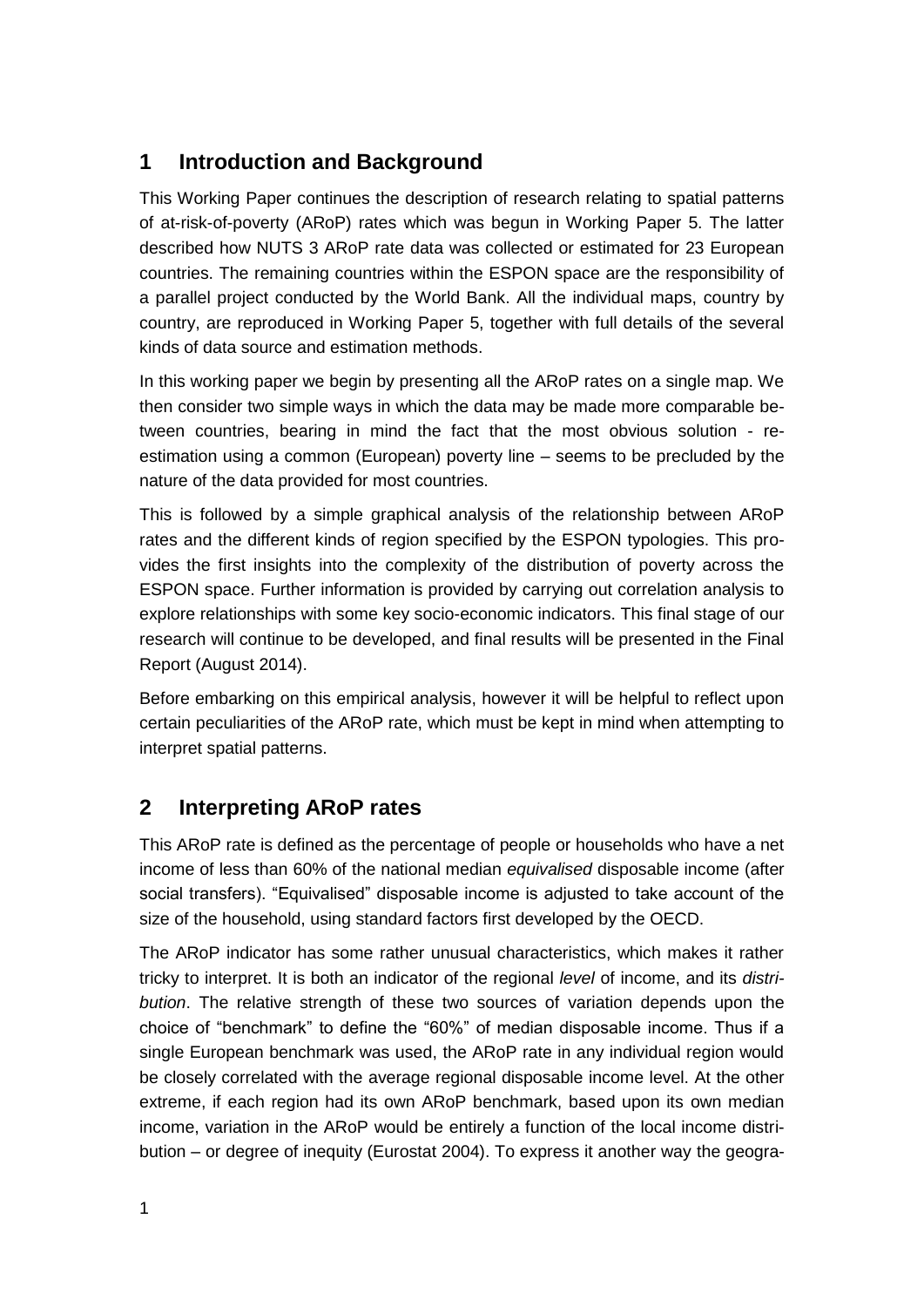phy of ARoP rates is a complex combination of variations in income levels and distributions. In terms of Figure 1, regional rates vary partly as a result of *shifts* in the income distribution curve to the left or right, and partly due to changes in the *shape* of the distribution.



#### <span id="page-7-1"></span>**Figure 1: The ARoP Rate**

The EU2020 ARoP indicator is specified in terms of national benchmarks. It therefore reflects both income levels and distribution within each region. In addition the poverty line varies from country to country, raising questions of comparability. If the principal concern is *within-*country variation this is not an issue. On the other hand in order to better illustrate macro-scale patterns it would have been preferable to estimate the rates on the basis of a standardised poverty line. Unfortunately the variety of sources and estimation methodologies which have been involved in the TiPSE data collection precludes this.

Thus the following composite maps of the ESPON space require careful interpretation. First the (unadjusted) map of available NUTS 3 ARoP rates is presented, followed by two further versions illustrating simple adjustments which can aid the understanding of the macro-scale pattern.

#### <span id="page-7-0"></span>**3 Merging the Individual Poverty Maps**

Map 1 shows all the NUTS 3 ARoP rates estimated or collected by the TiPSE research team. As already explained each country has a different poverty threshold, depending upon the distribution of household disposable income across its population. These range from €20,362 in Switzerland to €5,520 in Greece. From one perspective this could be said to be justified by differences in the cost of living, and by different expectations or perceptions of poverty. Nevertheless it seems problematic that such differences take place abruptly along national borders, and either the map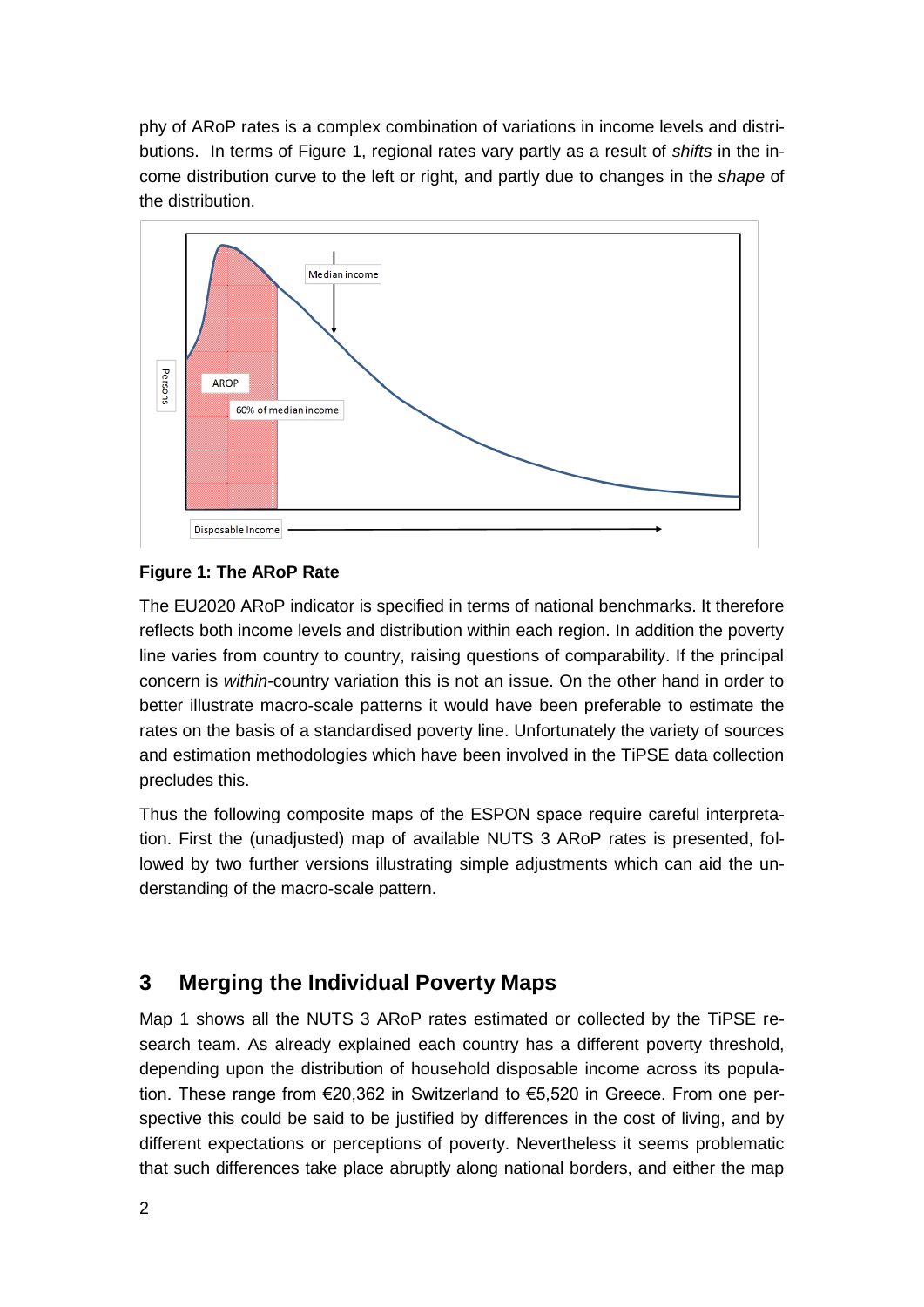must be carefully interpreted with this in mind, or some form of adjustment must be attempted.

Taking the first of these options, the pattern revealed by Map 1 is mostly quite reassuring. The highest rates of poverty are in Southern Spain, Southern Italy, and Greece, whilst the lowest rates are generally found in Northern Italy, Austria, Southern Germany, Netherlands the South of England, Norway, Southern Sweden and Iceland.



## **At Risk of Poverty Rate Composite of TiPSE Maps**

Notes:

1. Estimates for the regions of the Central and Eastem European New Member States are to be estimated by the World Bank<br>2. The dates of the estimates vary, but are mostly from 2009-11. The main exceptions are UK (2005), Au It is intended to update these countries for the Final Report

<span id="page-8-0"></span>**Map 1: NUTS 3 At Risk of Poverty Rates: Unadjusted**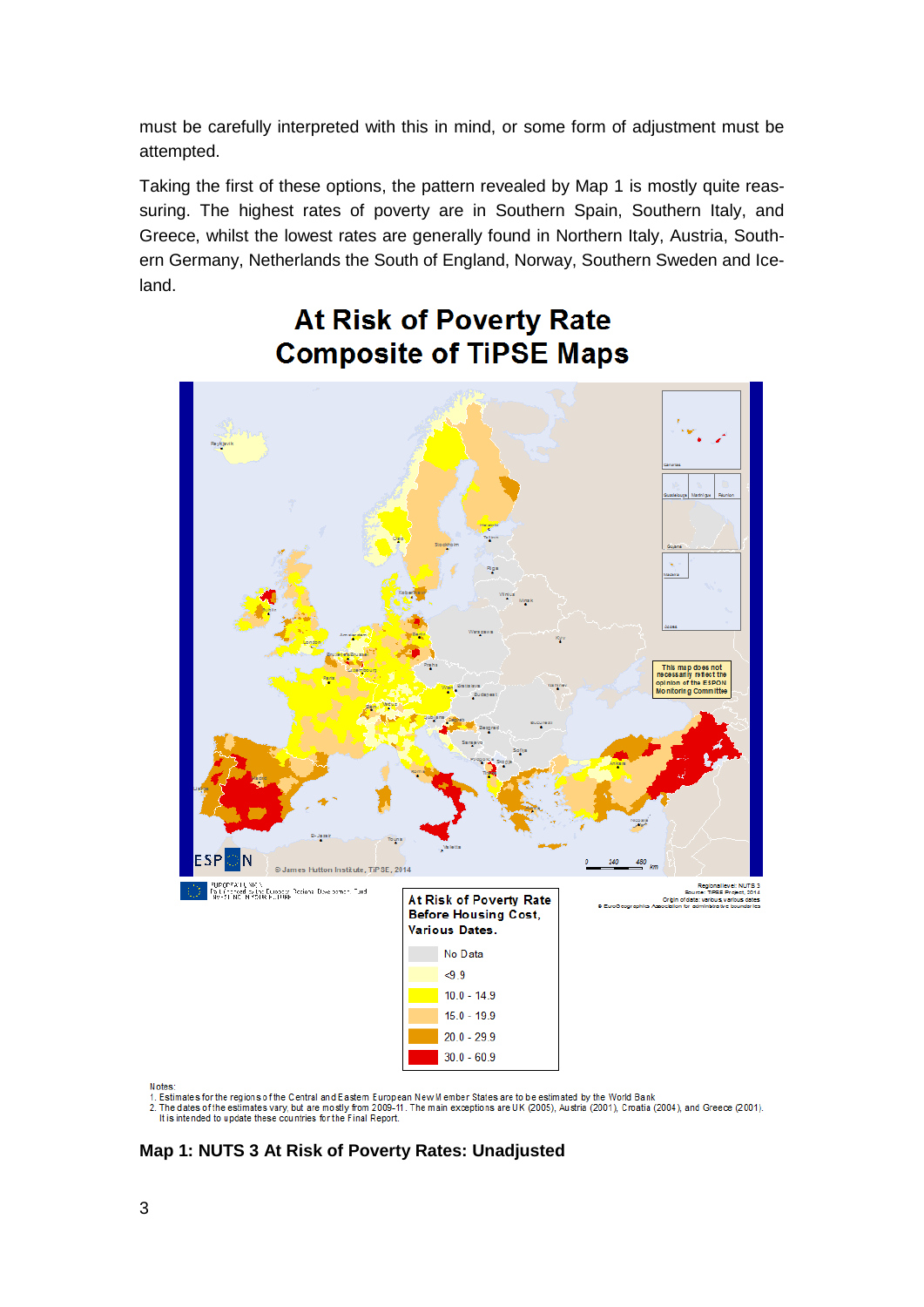Comparison with the map based on Eurostat data at NUTS 2, 1 or 0 (Map 2) shows a broadly similar pattern, except that Map 1 has greater detail. Turkey is a good illustration of this – in Map 1 Turkey is mapped at NUTS 3, whilst in Map 2 only NUTS 0 is available.

However, some areas of the map are slightly different. For example rates are lower in Map 1 than in Map 2 in both France and Italy. There are also substantial differences in the UK – which may perhaps be accounted for by differences in date (Map 1 2005, Map 2 2012).



### **At Risk of Poverty Rate** (Most recent data in each country)

<span id="page-9-0"></span>**Map 2: Eurostat ARoP Rates (NUTS 2/1/0)**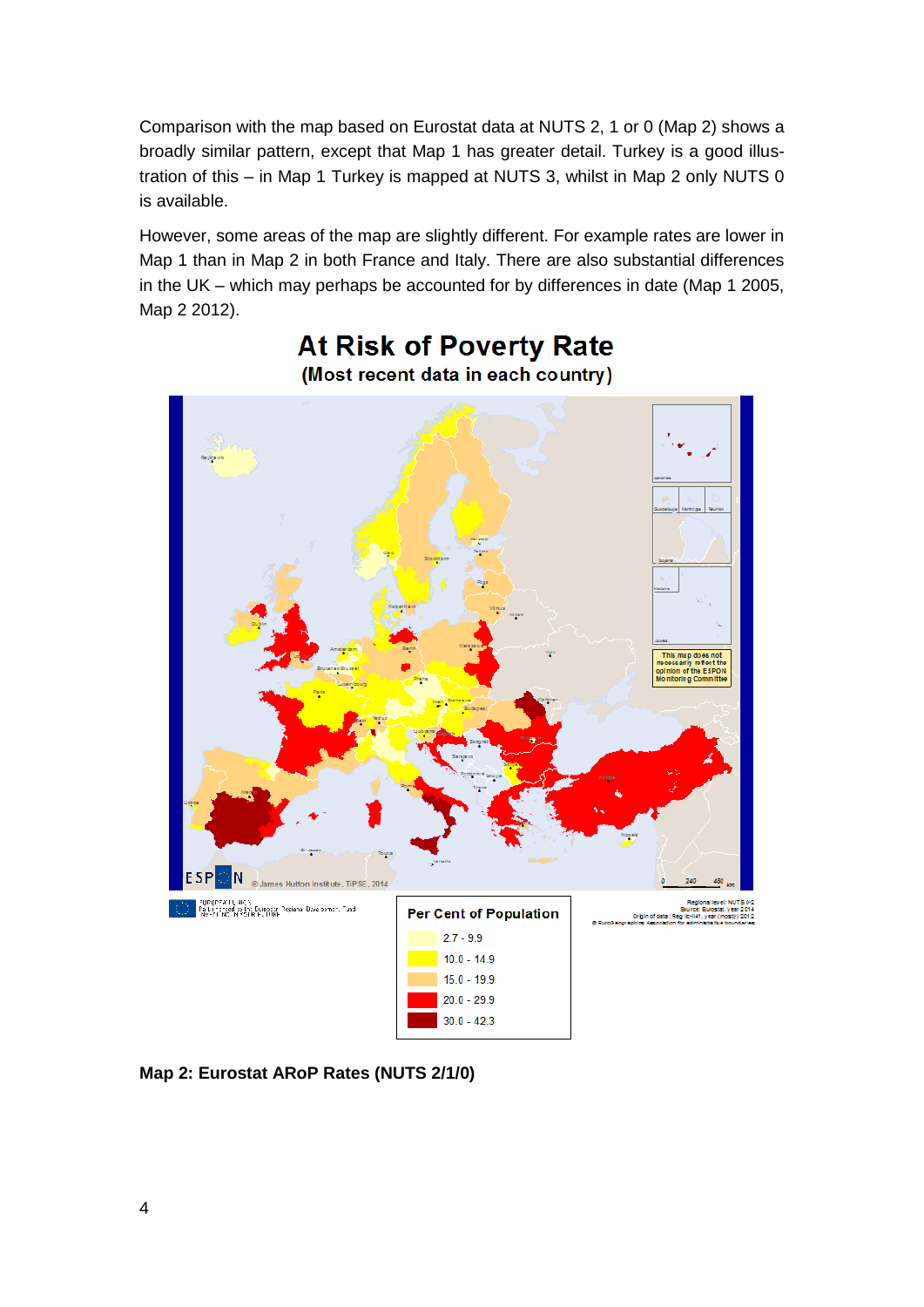#### <span id="page-10-0"></span>**4 Simple Adjustments to Enhance the Macro-Scale Pattern**

As already mentioned, the pattern shown in Map 1 is not easy to interpret because each country uses a different poverty threshold to define their ARoP rate. Unfortunately, because it was not possible to model disposable income distribution (using the World Bank PovMap procedure) in the majority of countries, it seems not possible to adjust the ARoP rates shown in Map 1 to a single European poverty line. In his section we show two simple ways in which the data may be manipulated in order to reveal different patterns inherent within it.

In Map 3 the ARoP rates are shown as *within-country-quintiles*. The darkest reds pick out those regions within the highest 20% in each country, whilst the palest yellow regions are those in the 20% of regions with the lowest ARoP rates. In this map broad macro-regional disparities are "downplayed" whilst more localised variation is emphasised. The pattern reveals a tendency for lower ARoP rates in the vicinity of capitals and other large cities (but not necessarily in the cities themselves, if tightly bounded), and relatively high rates of income poverty in remoter regions (such as Eastern Turkey, the Southern parts of Italy, Greece, France and Spain, South-West Ireland, West Wales, Western Scotland, Eastern Germany, Northern Sweden and Eastern Finland. The area along the Franco-Belgian border, and the North-East coast of the Netherlands also show up as having relatively high rates of income poverty.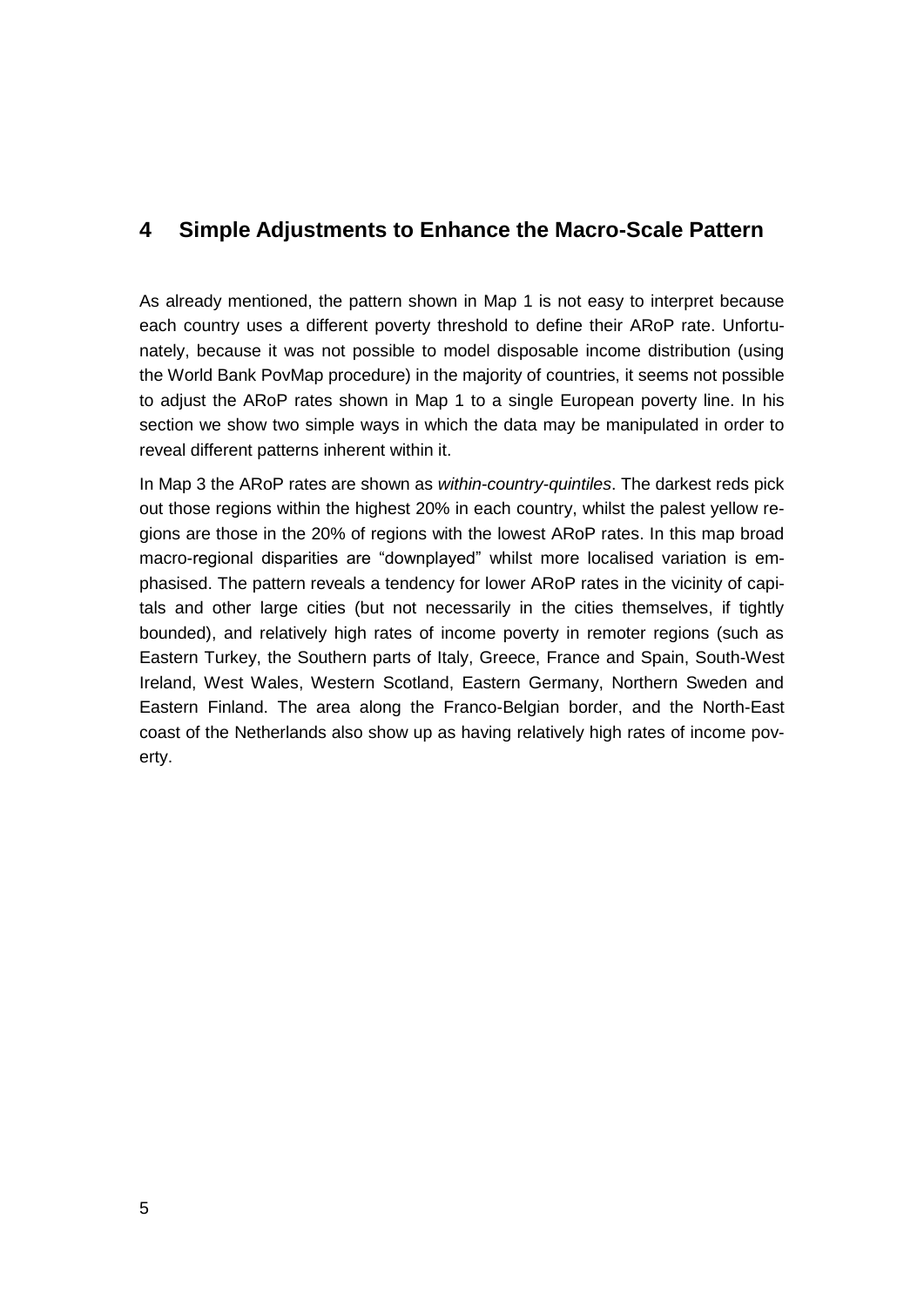## **At Risk of Poverty Rate Composite of TiPSE Maps**



2. It is not possible to calculate quintiles for M ember States with less than five NUTS 3 regions, hence these countries are shown as having no data 3. The dates of the estimates vary, but are mostly from 2009-11. The main exceptions are UK (2005), Austria (2001), Croatia (2004), and Greece (2001). It is intended to update these countries for the Final Report

<span id="page-11-0"></span>**Map 3: NUTS 3 At Risk of Poverty Rates: National Quintiles**

Map 4 shows the same ARoP data, but this time expressed as an index of the national mean. The difference between this approach and the previous map is that the index reflects the scale/degree of the disparity between each region and the national mean, a metric which is to some extent lost in the quintile approach. Map 4 therefore enables us to pick out the more extreme values, both positive and negative. Some of these reinforce the generalisations derived from Maps 1 and 2 (for example low rates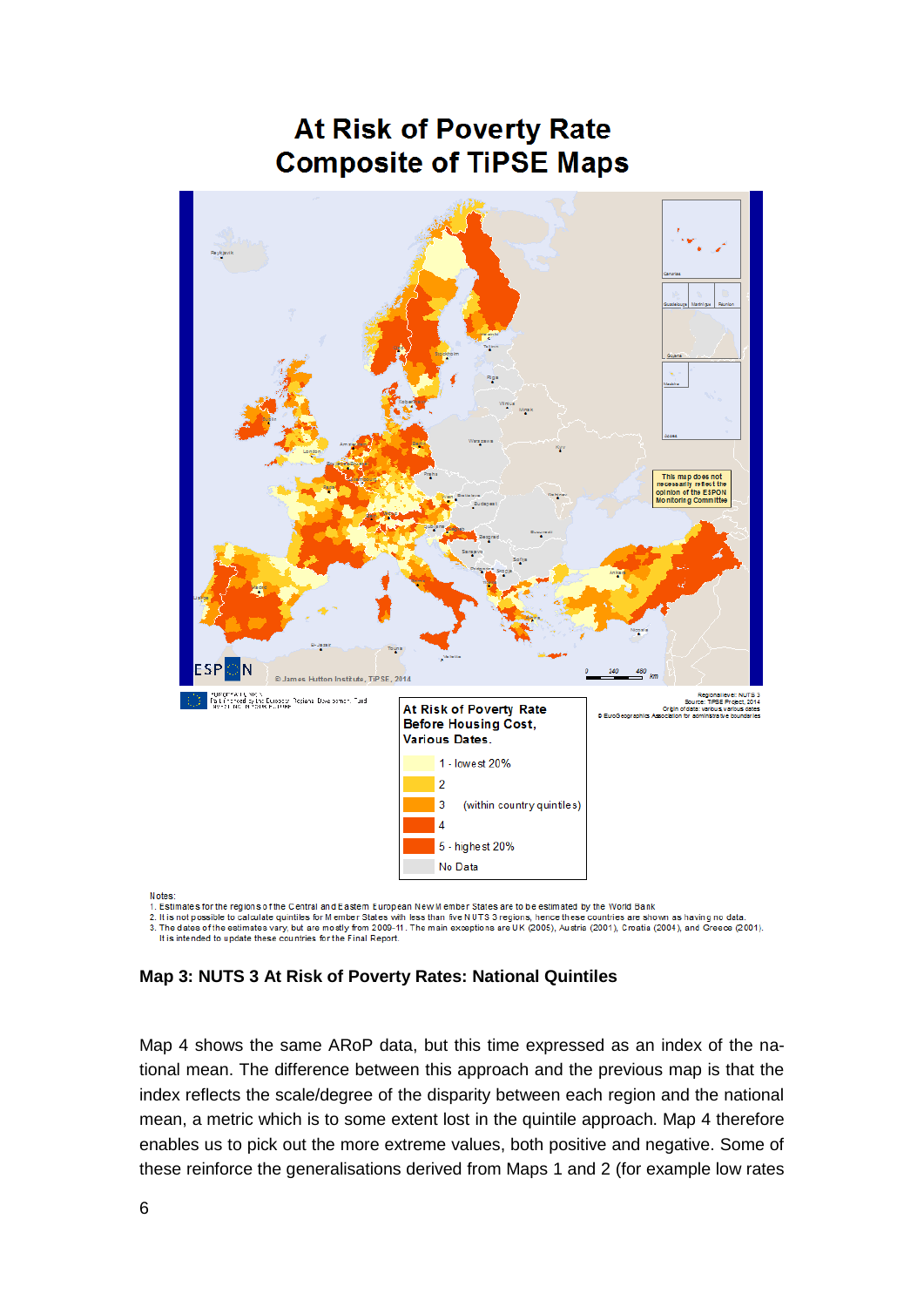around capital cities, high rates in Southern Italy and Spain). Others are less expected, such as the low rates of poverty along the border between Spain and France, in Brittany, and in parts of Northern England.

**At Risk of Poverty Rate** 



Notes:

wues.<br>1. Estimates for the regions of the Central and Eastem European New Member States are to be estimated by the World Bank<br>2. The dates of the estimates vary, but are mostly from 2009-11. The main exceptions are UK (200

<span id="page-12-0"></span>**Map 4: NUTS 3 At Risk of Poverty Rates: National Average =100**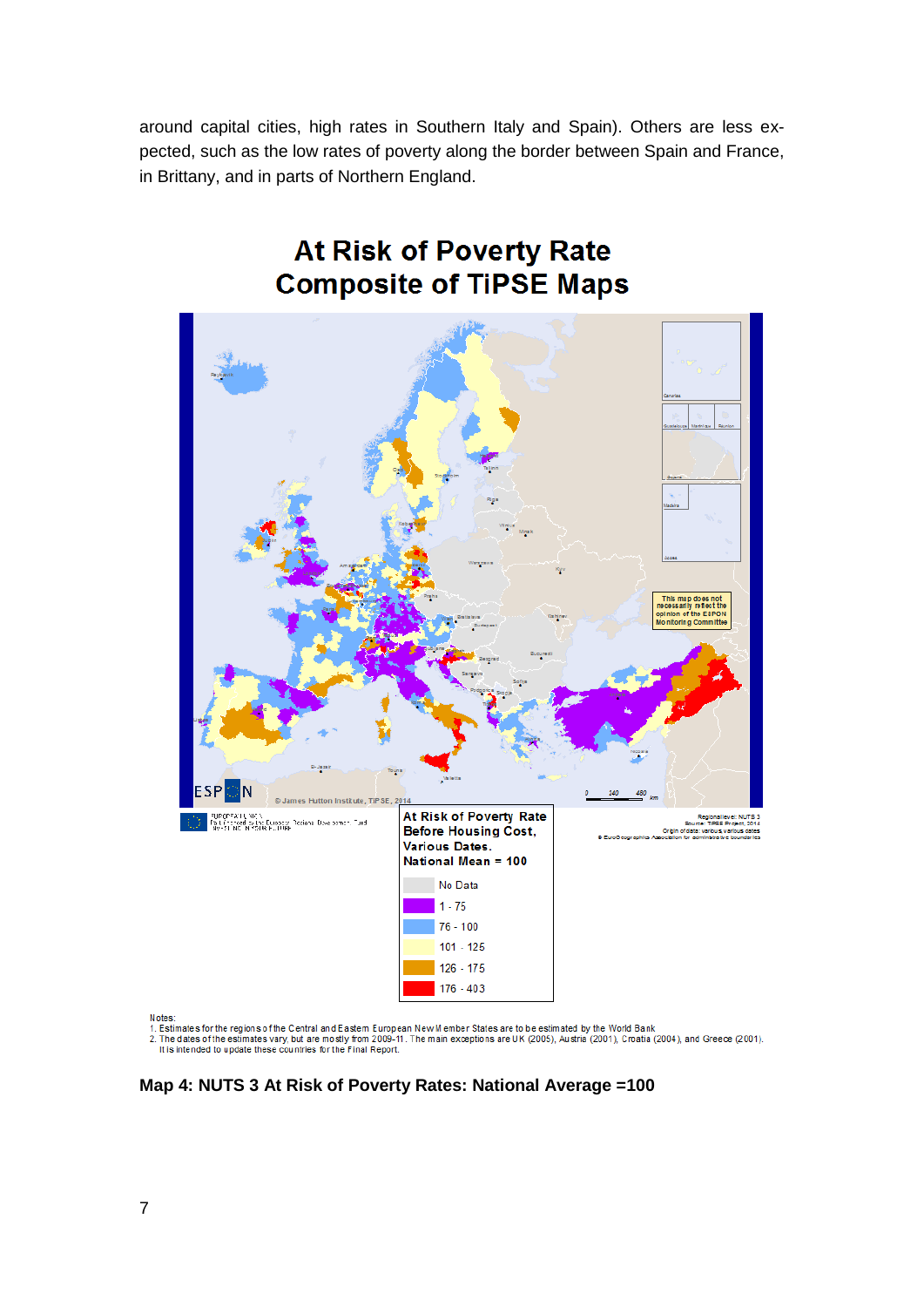## <span id="page-13-0"></span>**5 Comparing with the ESPON Typologies**

The above maps and commentary provide some initial first impressions of the spatial variation of income poverty at the NUTS 3 level. However they do not take us very far in terms of developing an explanation of the processes which cause regional differentiation in income poverty. One simple way to begin to shed light upon such processes is to use the ESPON regional typologies to explore how ARoP rates vary in different kinds of region. A large number of typologies have been devised within the auspices of the ESPON programme. In the following analysis we will restrict ourselves to what may be described as the "core" typologies, which relate to rurality, metropolitan regions, border regions, islands, mountain regions, coastal regions, and regions in industrial transition<sup>1</sup>. Two typologies (sparsely populated regions and outermost regions) have been excluded from this review, since they relate to a relatively small number of regions.

The review has been implemented through a series of simple bar charts, which present ARoP rates averaged across each type of region within each country. This approach both avoids including data from countries in which a typology is not relevant (such as island regions in Austria), and means that we are not combining data from different countries, with different poverty lines.



<span id="page-13-1"></span>

The first typology (Figure 2) is the classification of NUTS 3 regions by **rurality and accessibility<sup>2</sup>** . The five categories are predominantly urban, intermediate close to a city, intermediate remote, predominantly rural close to a city, and predominantly rural

 $1$  These are all available in a spreadsheet which may be downloaded from the ESPON website [http://www.espon.eu/main/Menu\\_ToolsandMaps/ESPONTypologies/](http://www.espon.eu/main/Menu_ToolsandMaps/ESPONTypologies/) [accessed 1<sup>st</sup> April 2014]

 $2$  Dijkstra, L., and Poelman, H. (2011) Regional Typologies: A Compilation, Regional Focus No1, DG Regio, European Commission.

[http://ec.europa.eu/regional\\_policy/sources/docgener/focus/2011\\_01\\_typologies.pdf](http://ec.europa.eu/regional_policy/sources/docgener/focus/2011_01_typologies.pdf) [Accessed on 21st November 2013]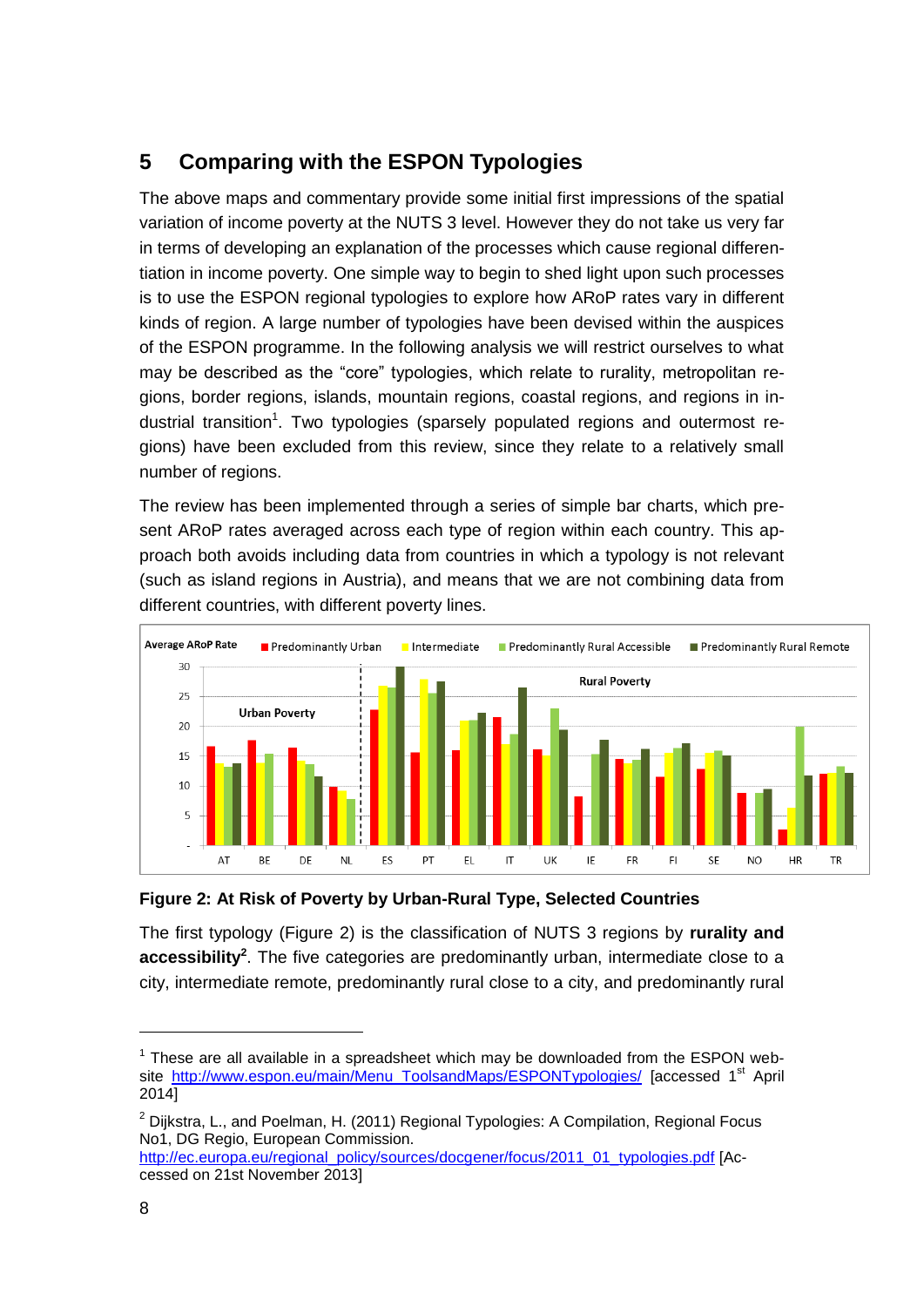remote. There are very few regions in the third category, and for this reason we do not distinguish accessible and remote intermediate regions.

Figure 2 shows that there are some quite substantial differences between ARoP rates across this typology. In four central countries (Austria, Belgium, Germany and Netherlands) income poverty rates are higher in urban areas than in intermediate or rural areas. In the other twelve countries for which we have data, income poverty rates are higher in rural and/or intermediate regions. The strongest associations with rurality are in the Mediterranean countries (Spain, Portugal Greece and Italy). Interestingly rurality seems to be least influential in three very different national contexts, France, Norway and Turkey.



#### <span id="page-14-0"></span>**Figure 3: At Risk of Poverty Rate by Metropolitan Region Type, Selected Countries**

The second typology focuses on **capitals and other cities**. The pattern is rather complex. Several countries, including Greece, Spain, Portugal, Ireland, Finland and Croatia have their highest rates of poverty in their capital cities. At the other extreme, the UK and Italy have higher rates in smaller cities, and a number (including Austria, Belgium and Germany), have higher rates in "second tier" cities.

At first sight the fact that Greece, Spain and Portugal show substantially higher poverty rates in their capital cities than in other urban (and rural) regions seems to contradict the finding from the previous typology, that these countries had high levels of poverty in remote rural areas. However it is important to note that "non-metropolitan" regions in Figure 4 are a combination of (smaller) urban, intermediate, and rural regions, and that the predominantly urban category in Figure 3 combines capital cities with a range of smaller urban areas. The likely interpretation of these apparently contradictory patterns is that both remote rural and metropolitan areas (even within the same countries) are characterised by high rates of income poverty, with a "U" shaped distribution across more prosperous intermediate regions.

The third typology distinguishes **border regions** (Figure 4) from internal regions. Border regions are defined as "regions participating in the core areas of cross-border cooperation programmes in the programming period 2007-2013". No very clear pat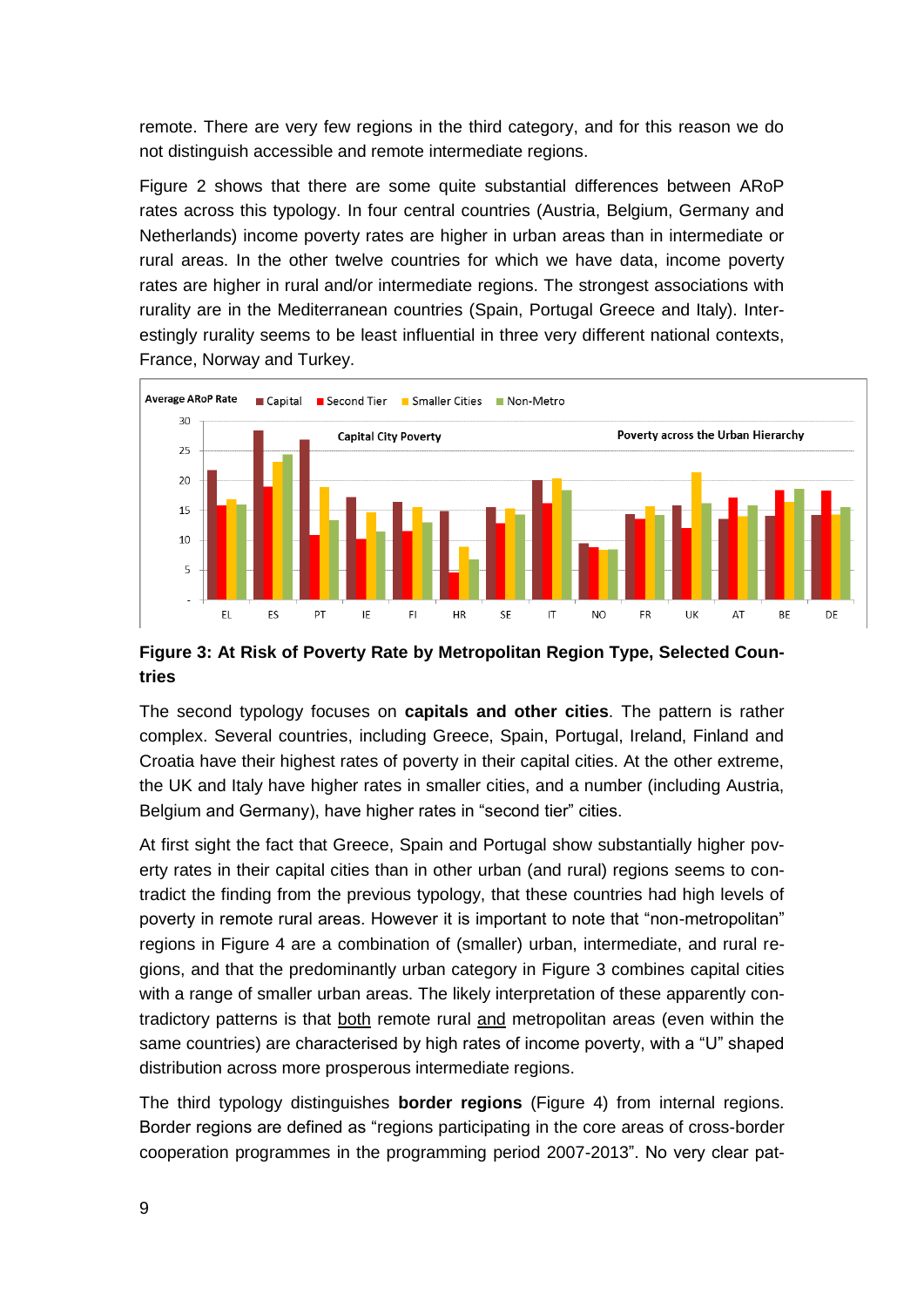tern emerges. Seven countries show higher ARoP rates in border regions, whilst eight have higher rates of poverty in "internal" regions. Clearly a great deal depends upon other characteristics of the border regions, and the nature of the the region on the other side of the border.



<span id="page-15-0"></span>**Figure 4: At Risk of Poverty Rate, Border and Internal Regions**

In the majority of countries for which we have data **island regions** exhibited higher rates of poverty than mainland regions (Figure 5) In the UK and Italy the contrast was extreme, due to the inclusion of Sicily and Northern Ireland in the island category. Ireland is entirely defined as an island. The remaining two countries, Portugal and Finland can be seen as special cases, due to the relatively low rates in Madeira (the only Portuguese island region for which there is data), and in Finnish Åland. In Sweden the risk of poverty seems to be not significantly higher in island regions.



<span id="page-15-1"></span>**Figure 5: At Risk of Poverty Rate, Island and Mainland Regions**

In only four countries (Belgium, Italy, Portugal and the UK) could it be said that **mountain regions** are associated with significantly greater rates of income poverty (Figure 6). In Belgium, Greece and Norway the presence of mountains seems to make little difference, whilst in Croatia ARoP rates are substantially higher in lowland regions.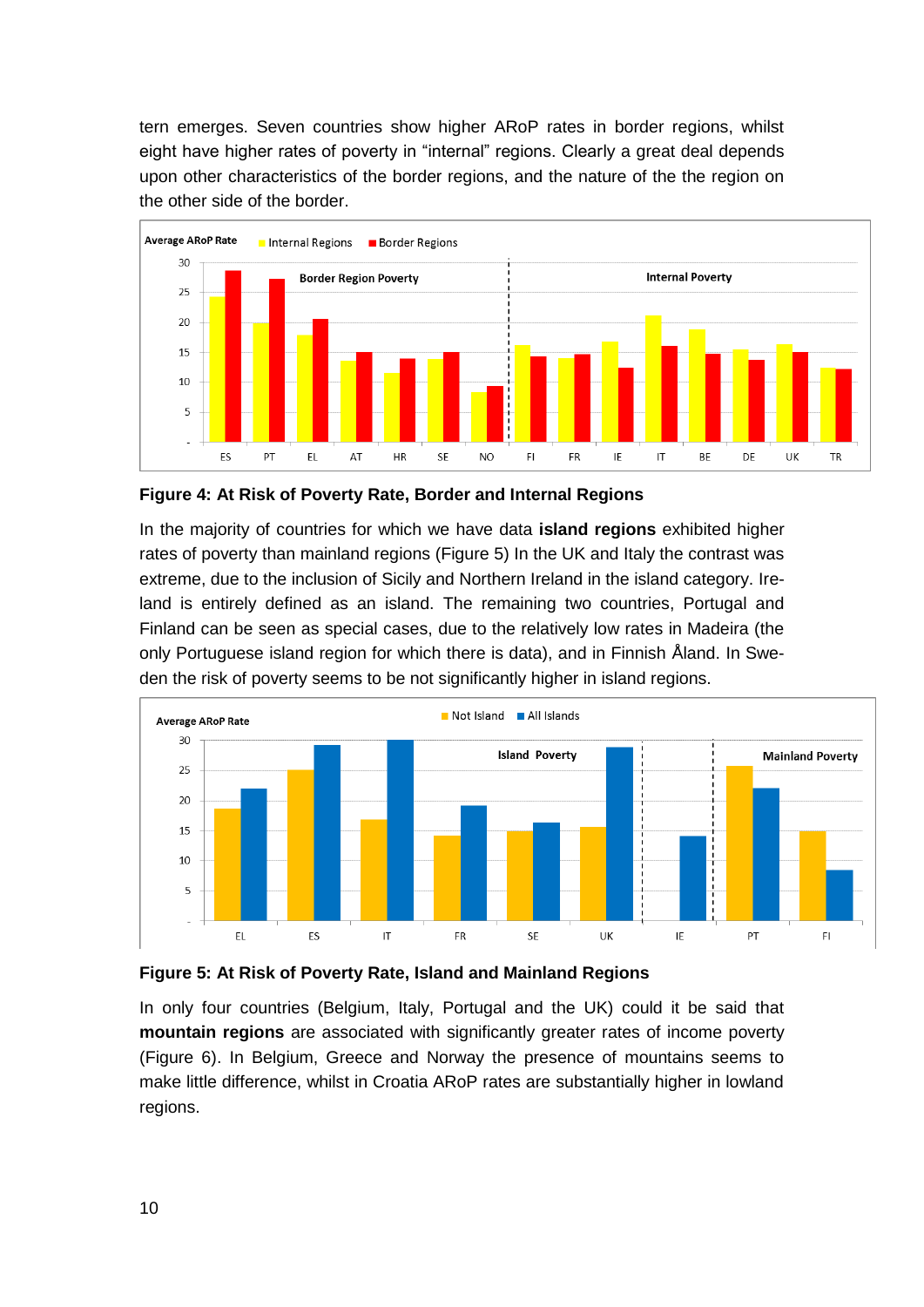

<span id="page-16-0"></span>

Similarly the effect of being a **coastal region** (Figure 7) seems to be relatively small. Substantial differences in poverty rates were evident only in Ireland, Portugal and Belgium, where in each case the inland regions had a higher proportion of people below the poverty line.



<span id="page-16-1"></span>**Figure 7: At Risk of Poverty Rate, Coastal and Inland Regions**

In some European countries **industrial regions** have higher poverty rates. The UK, Ireland and Portugal are notable in this respect (Figure 8). In others, notably Italy, Belgium and Germany, the highest ARoP rates are in non-industrial regions. In Norway, France, Croatia, Sweden and Turkey industrial structure seems to make no difference.



<span id="page-16-2"></span>**Figure 8: At Risk of Poverty Rate, Industrial and Non-Industrial Regions**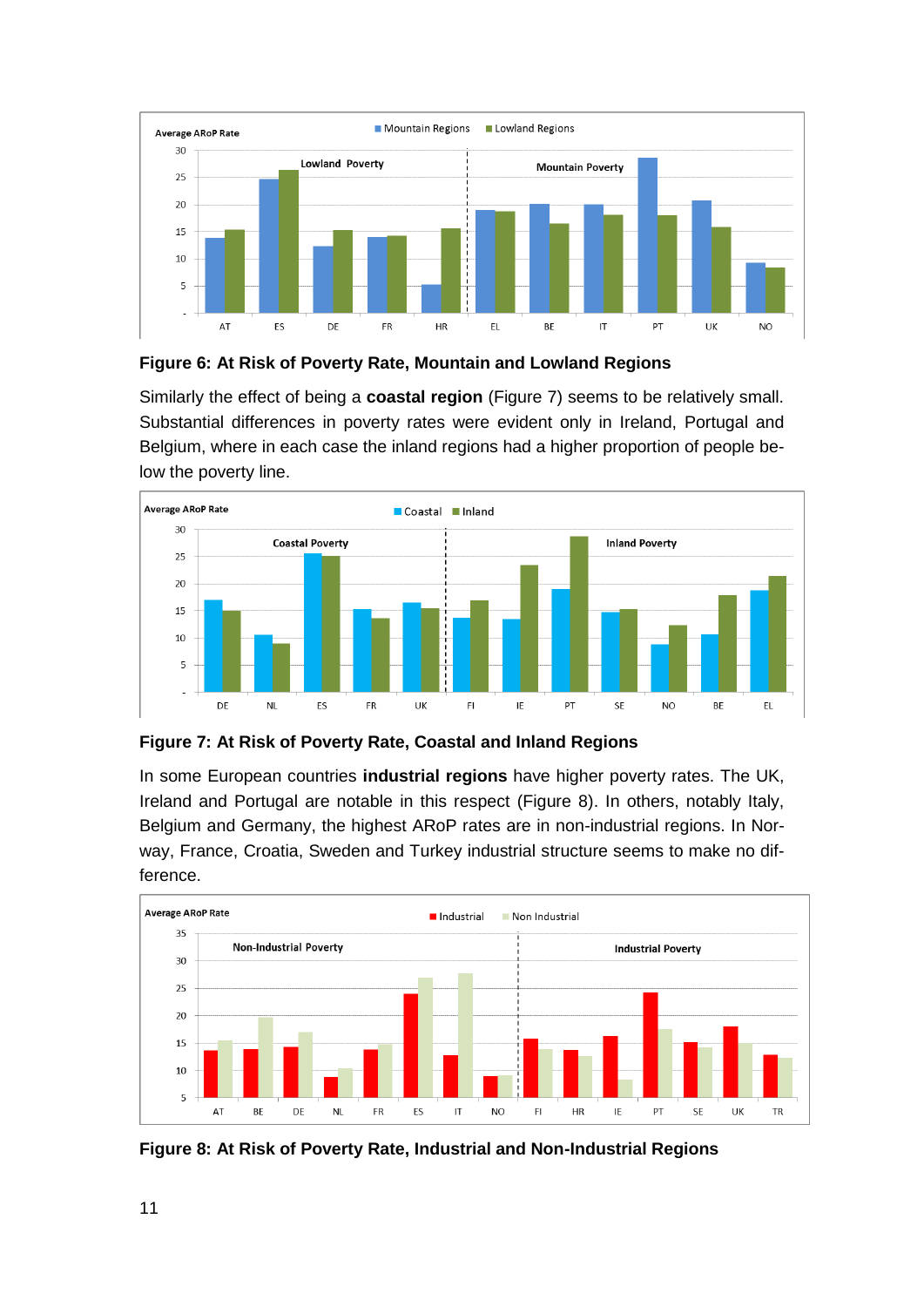#### <span id="page-17-0"></span>**6 Statistical Relationships between the ARoP rates and other Socio-economic Indicators**

The majority of the ESPON typologies relate to geographical features, rather than socio-economic characteristics. The latter may be explored through correlation analysis with a selection of key indicators from the Eurostat Regio database, such as:

- Productivity GDP per Capita
- Labour market participation Unemployment rates
- Industrial structure.
- Accessibility.

The results shown in Table 1 are provisional, the analysis will be updated and extended in the Final Report (August 2014). This will allow incorporation of 2011 Census data. It is also hoped that access will be given to the ARoP rates for the countries for which the World Bank project is responsible, allowing a more complete analysis. However the preliminary results already begin to provide information on the relationship between the incidence of income poverty and socio-economic characteristics.

The first column shows correlations with the unadjusted ARoP rate, whilst in the second column both the ARoP rate and the co-variates are expressed as indices (National average  $= 100$ ).

GDP per capita appears to be a relatively poor correlate with income poverty, perhaps because it does not reflect the distributional effects which are captured by the ARoP rate.

Perhaps unsurprisingly the closest correlation with the ARoP rate is for the unemployment rate, reminding us of the close relationship between income poverty and labour market conditions.

Public sector service employment is surprisingly closely related to the risk of poverty, perhaps because a high share of public services is associated with a relatively low share of other sectors which contribute more to a region's economic output and income potential. Conversely it is surprising that a high share of employment in the primary sector seems to be less closely associated with income poverty than most of the secondary and private service sectors. This finding is likely to be reversed once the ARoP data for the Central and Eastern European countries is incorporated.

The ESPON multi-modal accessibility index is not as closely related to the ARoP rate than Map 1 might lead us to expect. Some of the least accessible regions are in the Nordic countries, where ARoP rates are relatively low. Again the relationship may be expected to strengthen once the Central and Eastern European countries are incorporated in the analysis.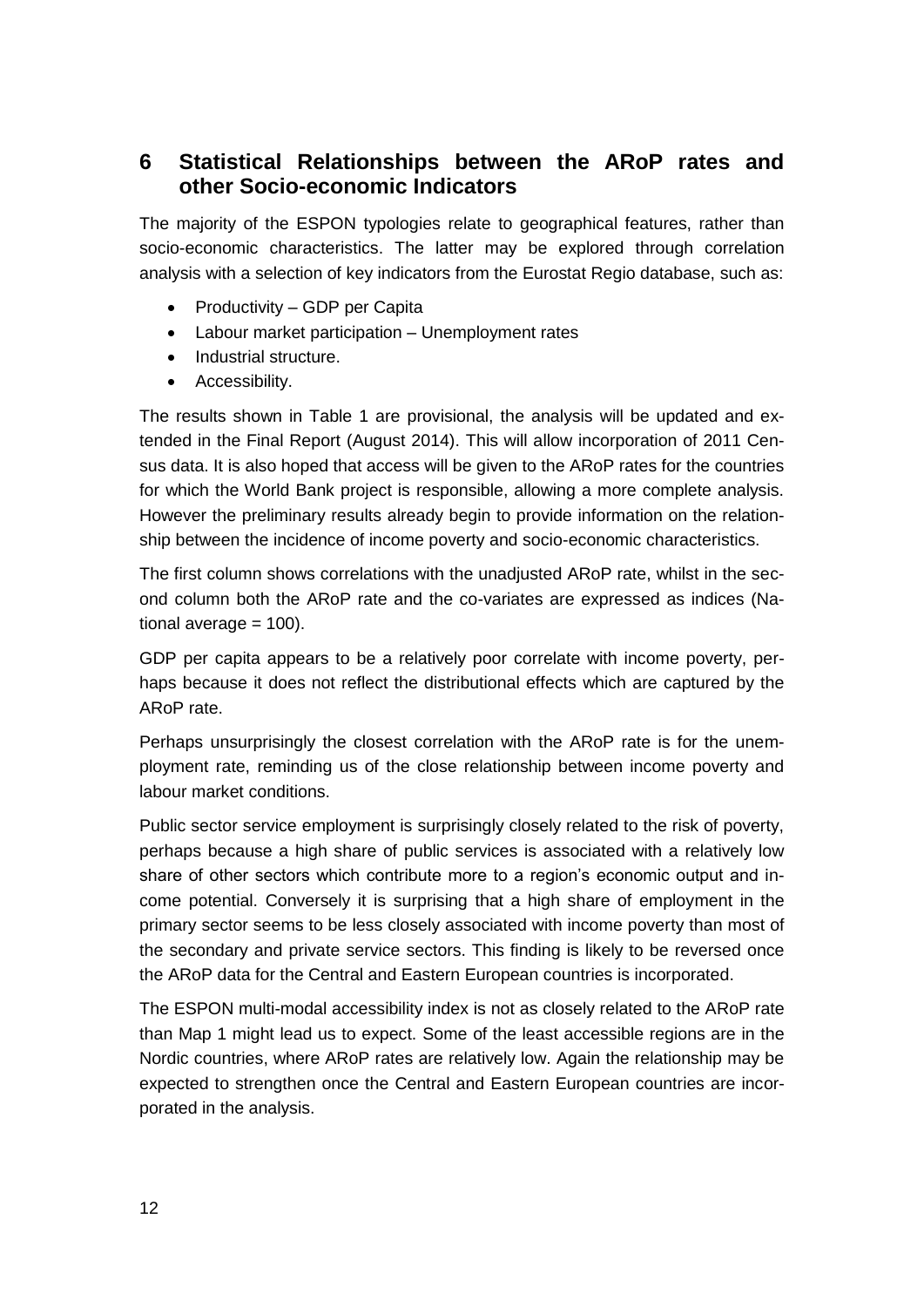<span id="page-18-0"></span>**Table 1: Pearson Correlation Coefficients between ARoP rates (unadjusted and indexed) and selected socio-economic indicators.**

| <b>Indicator</b>               | <b>ARoP</b><br>(Unadjusted) | <b>ARoP</b> (Index) |
|--------------------------------|-----------------------------|---------------------|
| GDP per Capita (PPS)           | 0.49                        | 0.61                |
| Unemployment                   | 0.85                        | 0.81                |
| Share of Employment in SIC A   | 0.47                        | 0.44                |
| Share of Employment in SIC B-E | 0.77                        | 0.61                |
| Share of Employment in SIC C   | 0.43                        | 0.56                |
| Share of Employment in SIC F   | 0.73                        | 0.72                |
| Share of Employment in SIC G-J | 0.74                        | 0.78                |
| Share of Employment in SIC K-N | 0.57                        | 0.71                |
| Share of Employment in SIC O-U | 0.74                        | 0.84                |
| Multi-modal accessibility      | 0.49                        |                     |

#### **Notes:**

**SIC Classification:**

A - Agriculture, forestry and fishing

B-E - Industry (except construction)

C – Manufacturing

F – Construction

G-J - Wholesale and retail trade; transport; accommodation and food service activities; information and communication

K-N - Financial and insurance activities; real estate activities; professional, scientific and technical activities; administrative and support service activities

O-U - Public administration and defence; compulsory social security; education; human health and social work activities; arts, entertainment and recreation, repair of household goods and other services

#### **Sources**:

Eurostat database tables, nama\_r\_e3gdp, lfst\_r\_lfu3rt, nama\_r\_e3em95r2.

ESPON Territorial Observation No 2 (2009) Territorial Dynamics in Europe: Trends in Accessibility [http://www.espon.eu/main/Menu\\_Publications/Menu\\_TerritorialObservations/trendsinaccessibility.html](http://www.espon.eu/main/Menu_Publications/Menu_TerritorialObservations/trendsinaccessibility.html) [accessed 23rd April 2014]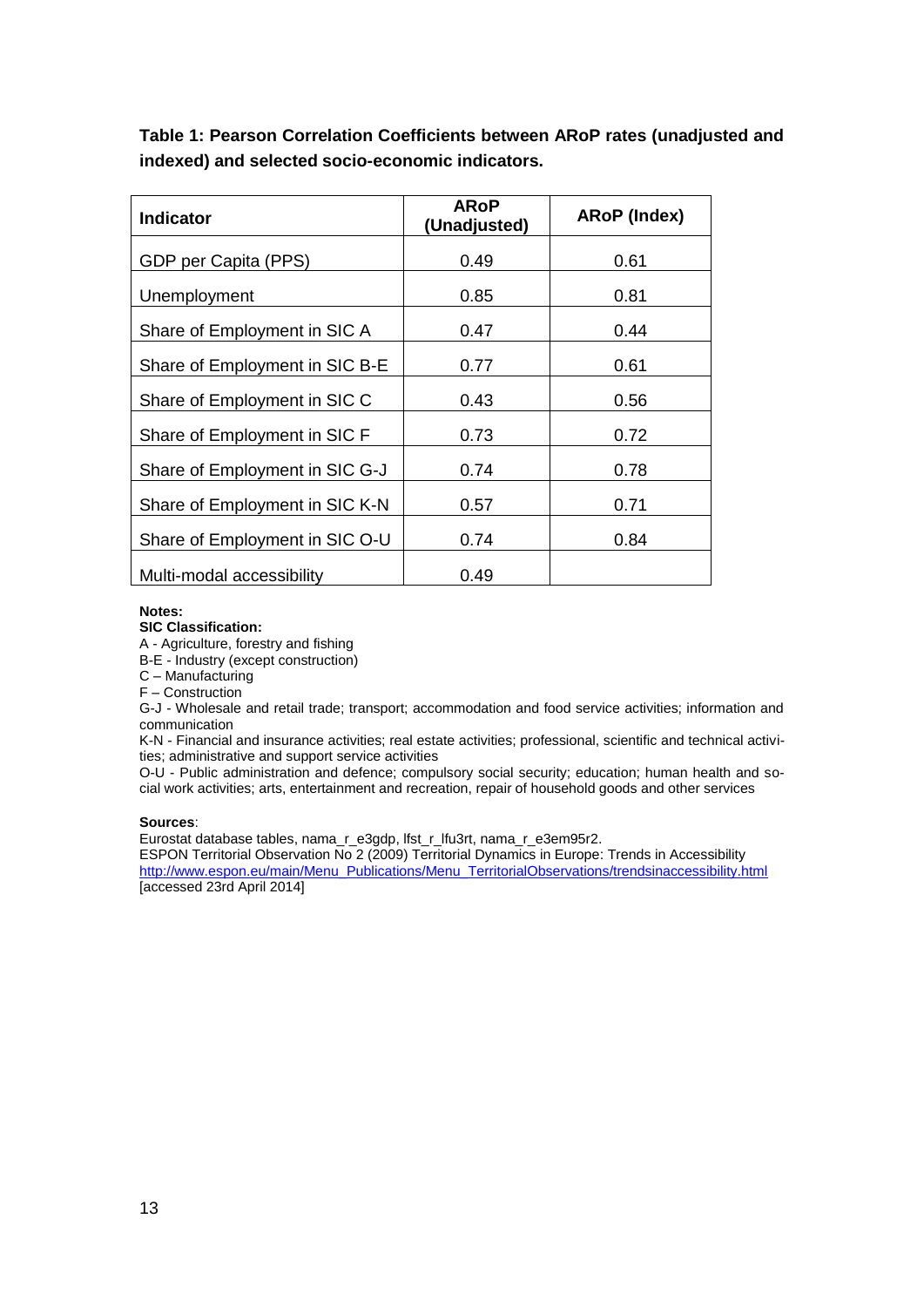### <span id="page-19-0"></span>**7 Discussion and Conclusions**

#### *Patterns of Income Poverty*

The income poverty maps assembled in this chapter suggests the following observations about the geography of income poverty within that part of the ESPON space for which the TiPSE project is responsible (EU15 + Cyprus, Malta, Norway, Switzerland and Turkey):

- At a macro-scale the highest rates of poverty tend to be in the Mediterranean countries and Turkey, the lowest in the Northern and Western countries.
- The relationship between capital cities, and secondary cities, and ARoP rates is complex. Broadly speaking large cities in the North and West of Europe often contain areas with high rates of income poverty, whilst in the South and East cities tend to have relatively lower rates.
- Accessible rural areas, especially those close to larger cities and capitals, tend to have relatively low rates of income poverty.
- Remote rural regions often exhibit relatively high ARoP rates.
- Island regions tend to have higher ARoP rates than mainland regions.
- The relationship between mountain regions, border regions and industrial regions and poverty rates is variable, depending upon national and macroregion context.
- Exploratory correlation analysis has shown that unemployment rates are closely correlated with income poverty. GDP per capita is a poor indicator of the distributional aspect of the ARoP rate.
- Further progress with correlation analysis is dependent upon gaining access to ARoP rates for the Central and Eastern European countries, and 2011 census data. This will be reported in the Final Report (August 2014).

#### *Further Reflections on the adequacy of the ARoP Rate as a Poverty Indicator*

It is important to recognise the fact that measures related to disposable income may not identify all individuals and groups who are experiencing poverty in a narrow financial sense. In our Interim Report we noted a suggestion to adjust ARoP rates by excluding housing costs (rent and mortgage interest) from disposable income. The rationale for this change was that housing costs are the most significant component of regional differences in the cost of living within countries, and that excluding them is a way to "level the playing field" between the regions. Analysis by the Commission suggested that this adjustment would (on average) increase the ARoP rate (from 16% to 22% for the EU27), affecting some Member States more than others, and reducing the difference between urban and rural areas.